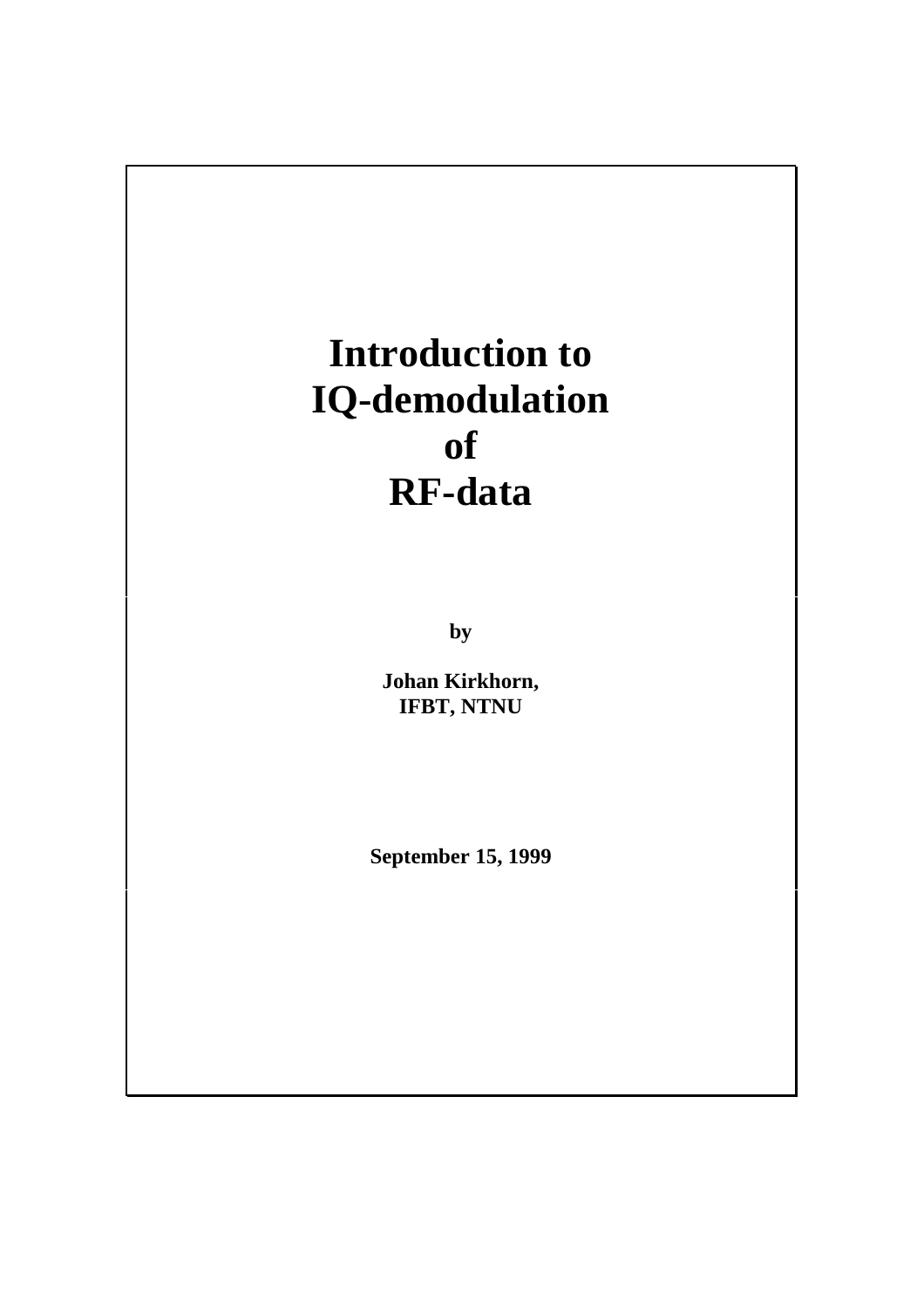# **Table of Contents**

| $\mathbf{1}$            |                                 |                |  |
|-------------------------|---------------------------------|----------------|--|
|                         | 1.1<br>1.2<br>1.3               |                |  |
| $\mathbf{2}$            |                                 |                |  |
| 3                       |                                 |                |  |
| $\overline{\mathbf{4}}$ | 3.1<br>3.2<br>3.3<br>3.4<br>3.5 |                |  |
|                         | 4.1<br>4.2<br>4.3               | 4.3.1<br>4.3.2 |  |
|                         | 4.4<br>4.5                      |                |  |
| 5                       |                                 |                |  |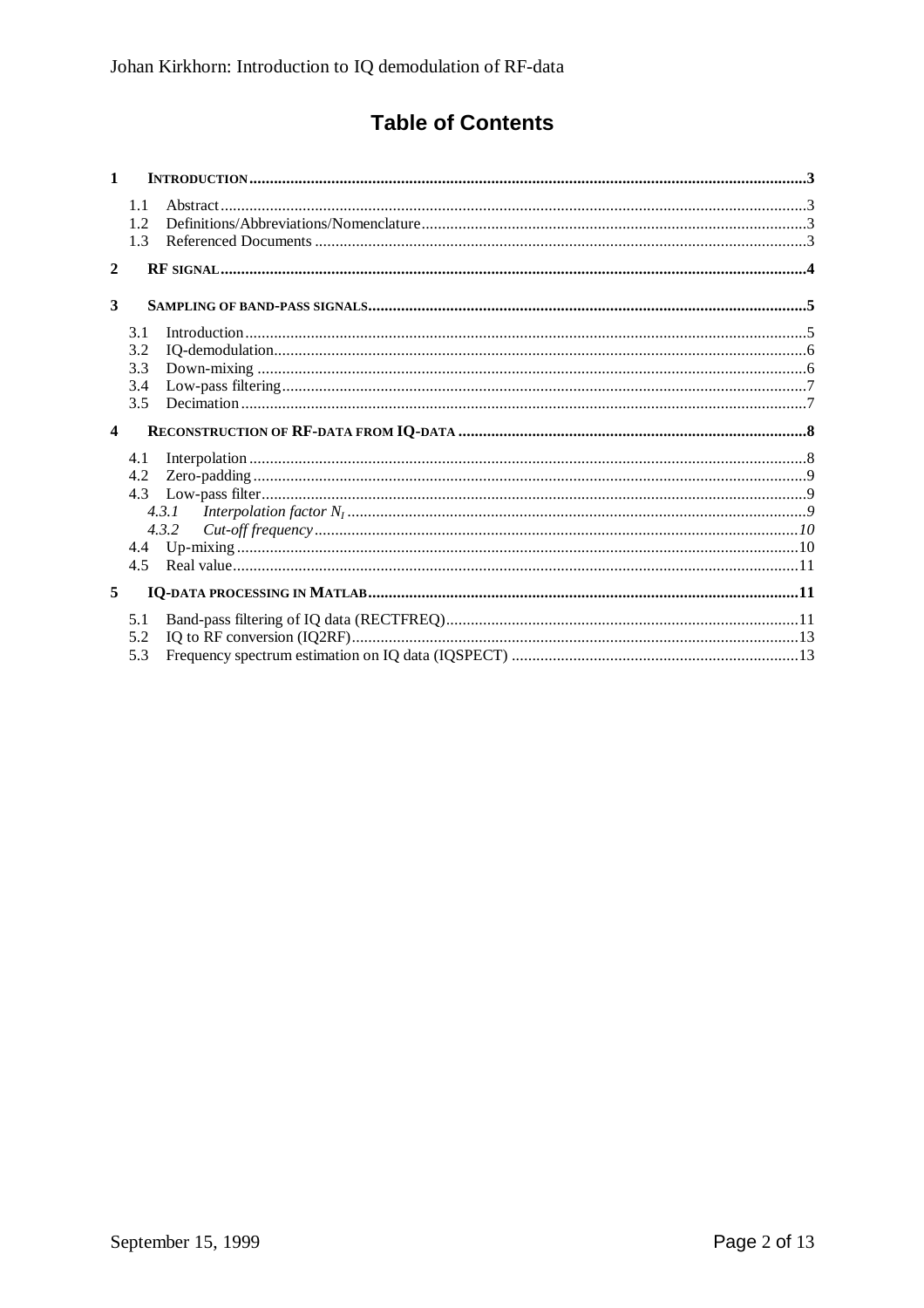# **1 Introduction**

#### **1.1 Abstract**

This document gives an introduction to the IQ-demodulation format of the RF-data stored from the Vingmed System Five. The document is intended for users of the RF options on the System Five.

Note that the information given is simplified to present a comprehensive functional overview of the topic covered, and might not reveal the actual details of the system in full.

| RF         | Radio Frequency. The term "RF data" is commonly used to   |
|------------|-----------------------------------------------------------|
|            | denote unprocessed data                                   |
| IQ         | In-phase Quadrature.                                      |
|            | Used to denote the complex format on which the RF data is |
|            | stored from the System Five. The IQ demodulation is also  |
|            | sometimes named Base-band demodulation, Quadrature        |
|            | demodulation, Complex demodulation etc.                   |
| <b>FIR</b> | <b>Finite Impulse Response</b>                            |
| <b>FFT</b> | <b>Fast Fourier Transform</b>                             |
| LP         | Low pass                                                  |
| <b>BP</b>  | Band pass                                                 |
| A/D        | Analog to digital                                         |
| <b>SNR</b> | <b>Signal to Noise Ratio</b>                              |
| <b>DSP</b> | <b>Digital Signal Processor</b>                           |

#### **1.2 Definitions/Abbreviations/Nomenclature**

## **1.3 Referenced Documents**

EchoMAT User Manual (FA292640)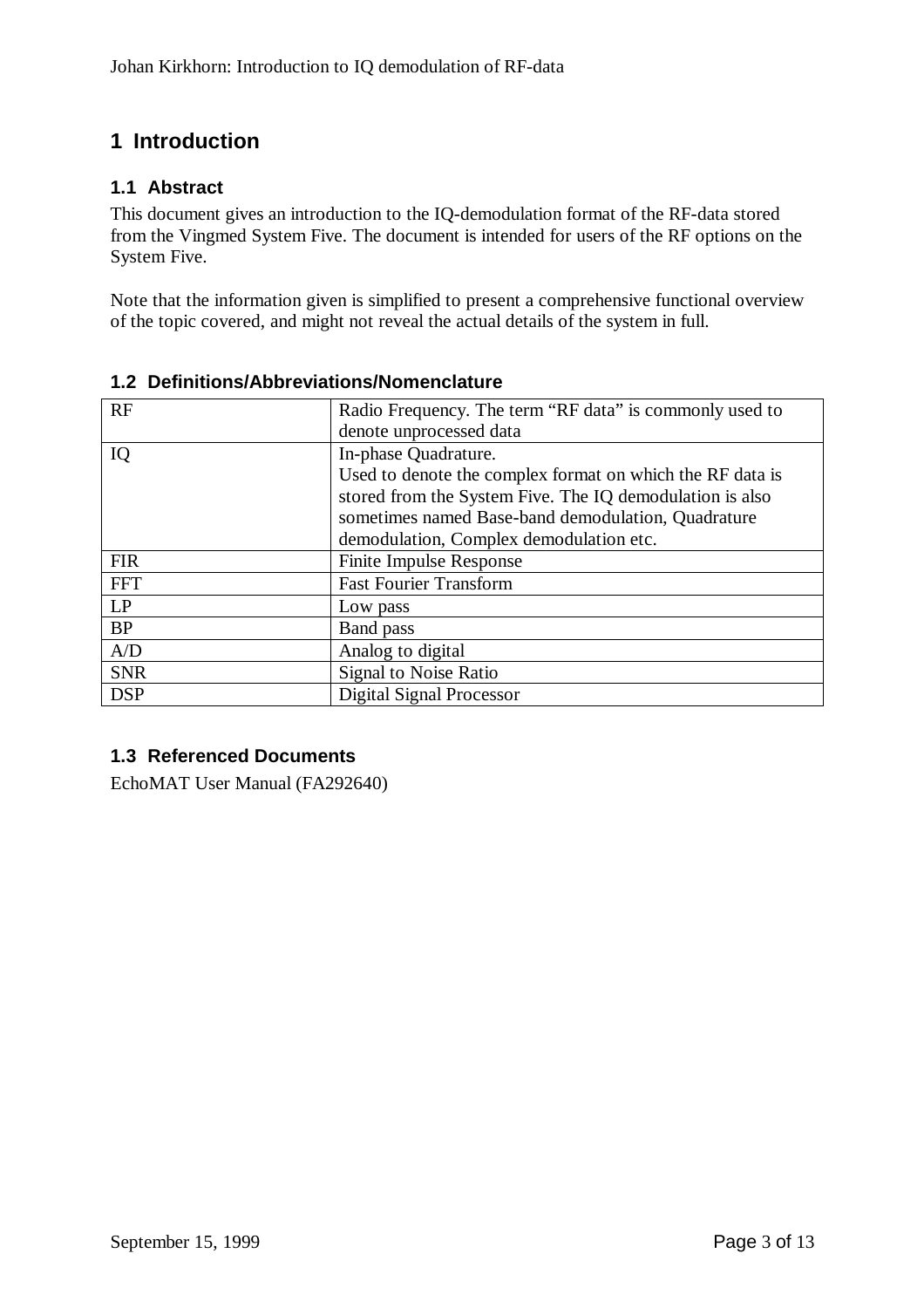# **2 RF signal**

RF is short for Radio Frequency. In communication engineering, The term "RF-signals" is used to denote signals containing frequency information in the frequency bands used for radio communication. The term RF has been adopted by the ultrasound industry, where it is used as a standard notation for unprocessed data, where the frequency information is intact. In ultrasound imaging, the received RF signal is the output of the beamformer:



**Figure 1. Beamformer of System Five (simplified).**

Modern ultrasound probes (linear- and phased array transducers) consist of several rectangular elements of piezoelectric material. The piezoelectric elements are capable of converting varying pressure to electrical signals.

At receive, the analog signal from each individual probe element is first amplified (Analog Gain) to ensure optimal use of the dynamic range of the Analog to Digital (A/D) converters. The analog gain factor varies with depth to amplify signals from deep regions most (TGC, Time Gain Compensation).

The sampled signals are delayed individually to focus the beam to a certain depth and direction. The delayed signals are weighted to obtain the desired apodization and beam profile. Finally, the weighted and delayed signals are summed in phase, and this is the RF signal.

The sampling rate of the RF signal at the output of the beamformer is 20 MHz, and the resolution is 20 bits. The sampling rate of the A/D converters is 40 MHz with a resolution of 12 bits. 7 bits are added by summing 128 channels  $(128=2^7)$  and the last bit is added when the sampling rate is reduced from 40 to 20 MHz.

It is also important to note that when acquiring RF-data on the System Five, the Analog Gain and weights applied to the individual channels are not affected by the Gain knob and TGC sliders on the front panel. But the overall gain is adjusted if transmit power is changed.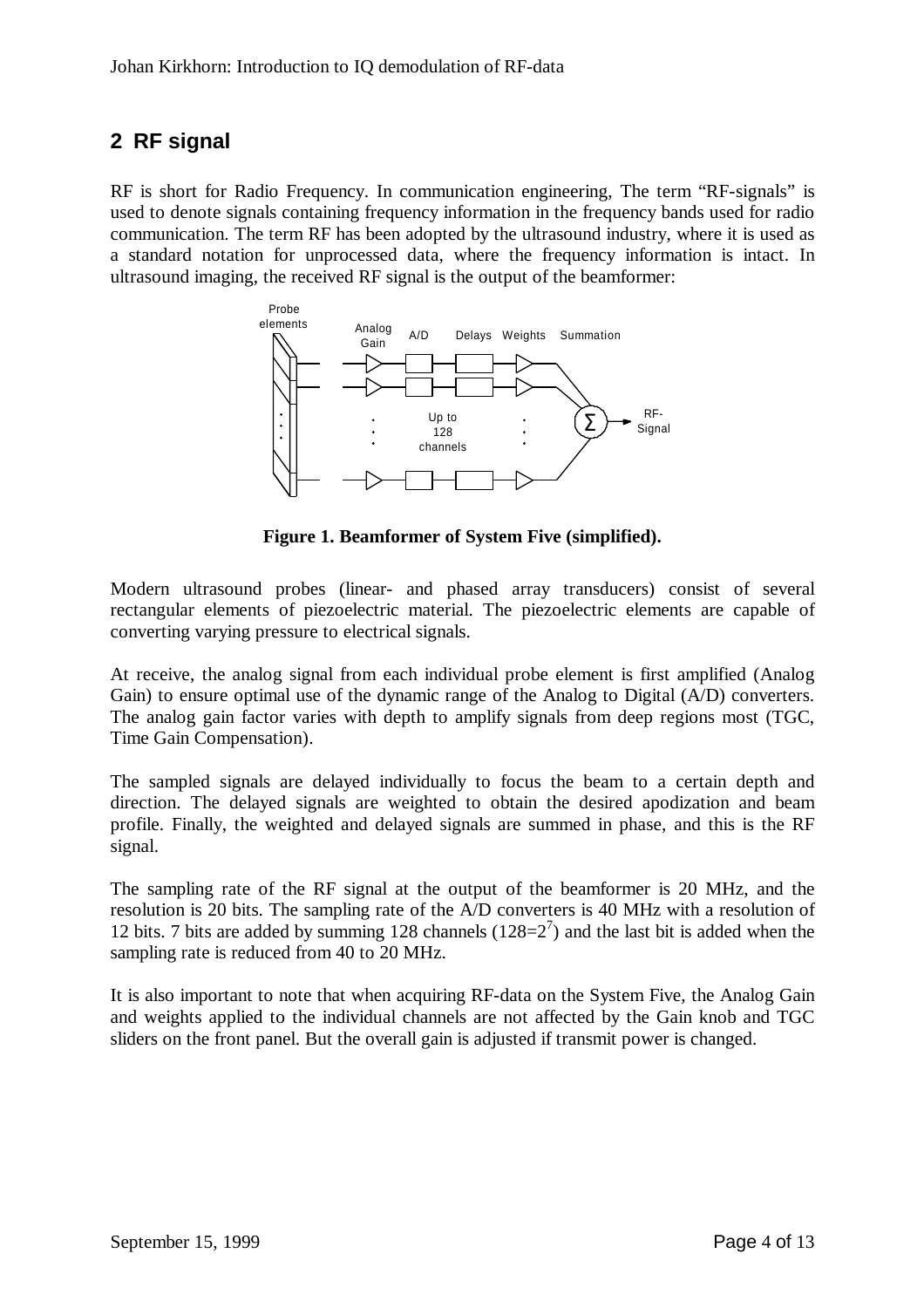# **3 Sampling of band-pass signals**

#### **3.1 Introduction**

The Nyquist sampling theorem states that to get a unique representation of the frequency content of a signal, the signal must be sampled at a rate twice the frequency of the highest frequency component of the signal.

The received RF-signal from an ultrasound transducer is a band-pass signal. The relative bandwidth of the transducer is usually less than 100%, typically 50-70%. The percentage is the ratio of the bandwidth to the center frequency of the transducer. The bandwidth is the frequency range where the sensitivity of the transducer is above a certain level. For one-way response, this level is usually defined as 3 dB below the level at the most sensitive frequency.

Figure 2 illustrates the frequency spectrum of the received RF signal from a 2.5 MHz probe with bandwidth B less than 100% of the center frequency. The RF signal is real-valued, which means that the spectrum for the negative frequencies is a mirrored replica of the spectrum for the positive frequencies. The sampling frequency  $(f_s)$  is 20 MHz, meaning that the signal contain a unique representation of frequencies between 0 and half the sampling rate (10 MHz). The upper limit is usually referred to as the Nyquist limit, or the Nyquist frequency.



**Figure 2. Band pass signal from an ultrasound transducer**

In our example, the transducer is sensitive in a band less than 2.5 MHz wide and centered around 2.5 MHz. This means that all frequency content of interest lies between 1.25 and 3.75 MHz. Sampling at 20 MHz (as done in the System Five), will therefore be an "overkill" in terms of amount of data to be transferred and stored. Without loss of information, the sampling rate could be reduced to about 7.5 MHz. Because the sampling rate in the System Five is fixed in hardware, this is not easy to do. One could decimate the RF-signal by a factor 2, and achieve a sampling frequency of 10 MHz, which would be an improvement, but not optimal.

A smarter approach for reducing the amount of data without loosing essential information is to apply a complex base-band modulation technique with bandwidth reduction known as IQdemodulation.

Another issue is, that for suppression of quantization noise during analog to digital conversion, it is fortunate to keep the sampling rate as high as possible to obtain a better Signal-to-Noise-Ratio (SNR).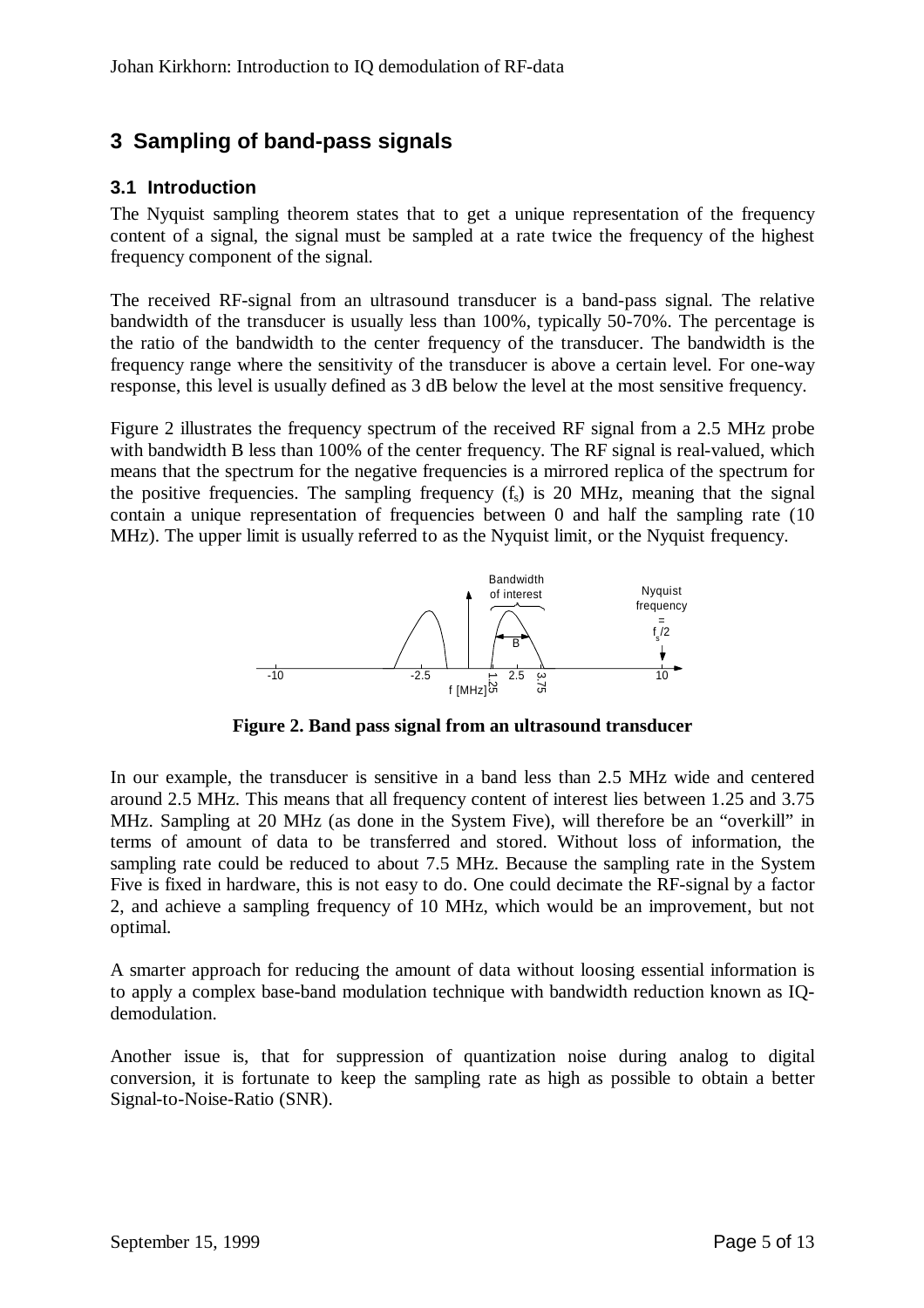### **3.2 IQ-demodulation**

The IQ-demodulation consists of 3 main steps:

- Down-mixing
- Low-pass filtering
- Decimation

The multiplication with the square root of two is included to preserve the energy in the signal (explained in section 3.4.)



**Figure 3. IQ demodulation**

#### **3.3 Down-mixing**



**Figure 4. Down-mixing**

The real valued RF-signal is multiplied ("mixed") with a complex sinusoid signal:

#### $\mathbf{x}_{\text{IO}}(t) = \mathbf{x}_{\text{RF}}(t) \times \mathbf{exp}(-i2\mathbf{p}f_{\text{Demod}}t)$

where **t** is the time along the beam. The relationship between time and distance **r** is: **t=2\*r/c. c** is the velocity of sound in human tissue (1540 m/s). The resulting signal  $\mathbf{x}_{\text{IO}}(t)$  is complex.

Looking at the signal before and after the mixing explains the name "down-mixing". The frequency spectrum is actually moved down (to the left) in the frequency plane. After the down mixing, the resulting signal is complex, and the frequency spectrum is no longer symmetric about zero.

Because of the relationship between complex exponential functions and sine and cosine functions,

#### $\exp(-i\mathbf{w}t) = \cos(-\mathbf{w}t) + i\sin(-\mathbf{w}t) = \cos(\mathbf{w}t) - i\sin(\mathbf{w}t)$

the down-mixing can be thought of as mixing the RF-signal with two sinusoid signals with 90° phase difference: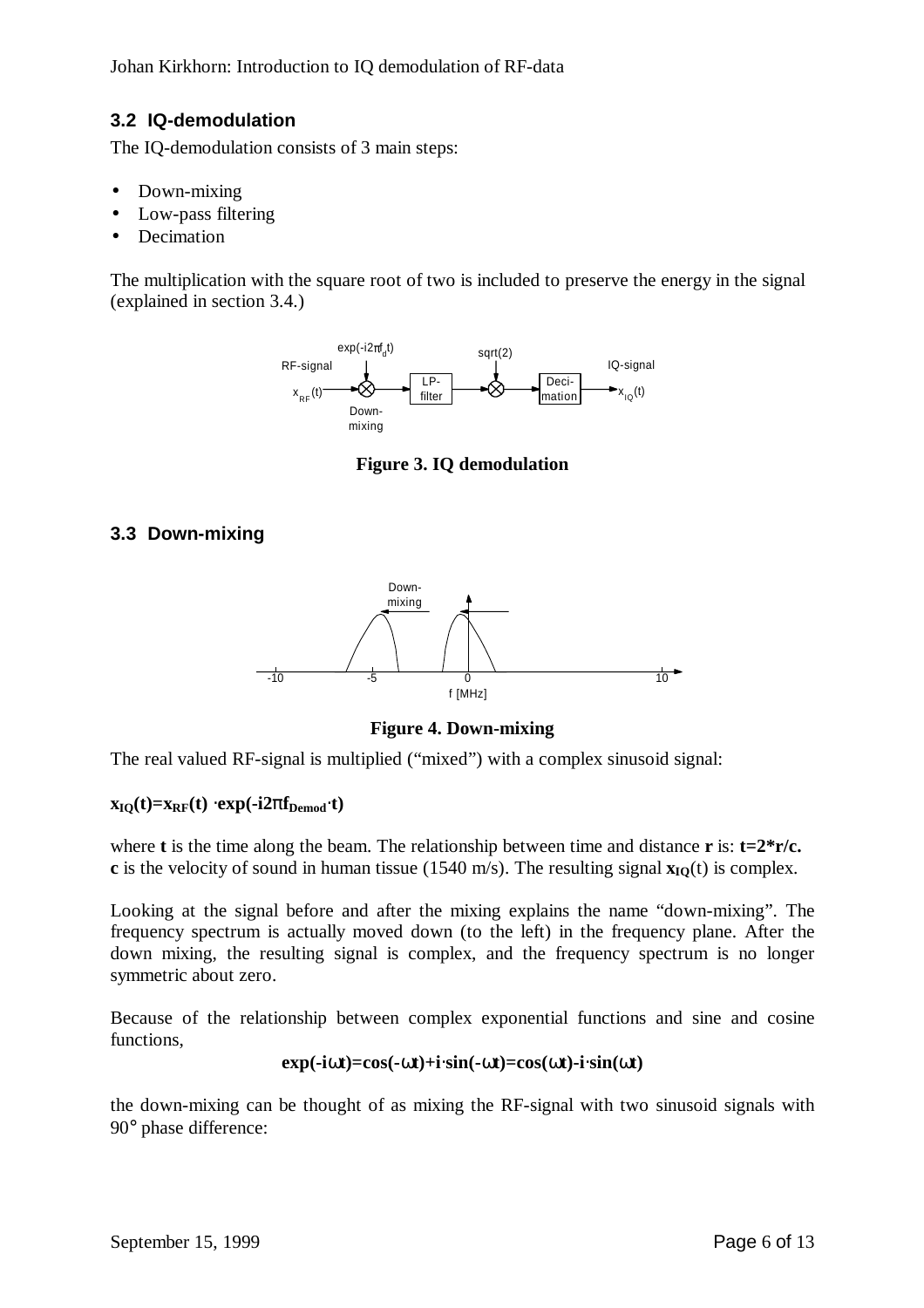

**Figure 5. Quadrature mixing with sinusoid signals**

If the demodulation had to be done in hardware, this would be the approach to use. But in the System Five, the demodulation is done in software using Digital Signal Processors (DSPs), and the complex exponential is used instead.

The down mixing operation multiplies the RF-signal with a complex vector with unit length, and the energy content of the signal is not changed.

#### **3.4 Low-pass filtering**

After down mixing, the complex signal is low-pass filtered to remove the negative frequency spectrum and noise outside the desired bandwidth:



**Figure 6. Low-pass filter**

The low-pass filter on the complex signal can be thought of as a filter applied to the real and imaginary part separately. With careful choice of low-pass filter, the remaining signal becomes weak for frequencies outside the pass-band for both components. In our example, we chose a low-pass filter with rectangular frequency response and cut-off frequency 1.5 MHz. The rectangular frequency response is approximated by using a FIR filter with Hamming weighted sinc coefficients.

The filter removes the frequencies stemming from the negative spectrum of the real RF signal, and the filter removes approximately half of the energy in the signal. In order to preserve the energy in the signal, the complex signal should be multiplied by the square root of 2.

#### **3.5 Decimation**

The Nyquist theorem then states that the sampling frequency can be reduced to twice the cutoff frequency of the filter without loss of information. Because we have a complex signal, the bandwidth of the signal equals the complex sampling rate (the complex signal doesn't have an ambiguity between positive and negative frequencies).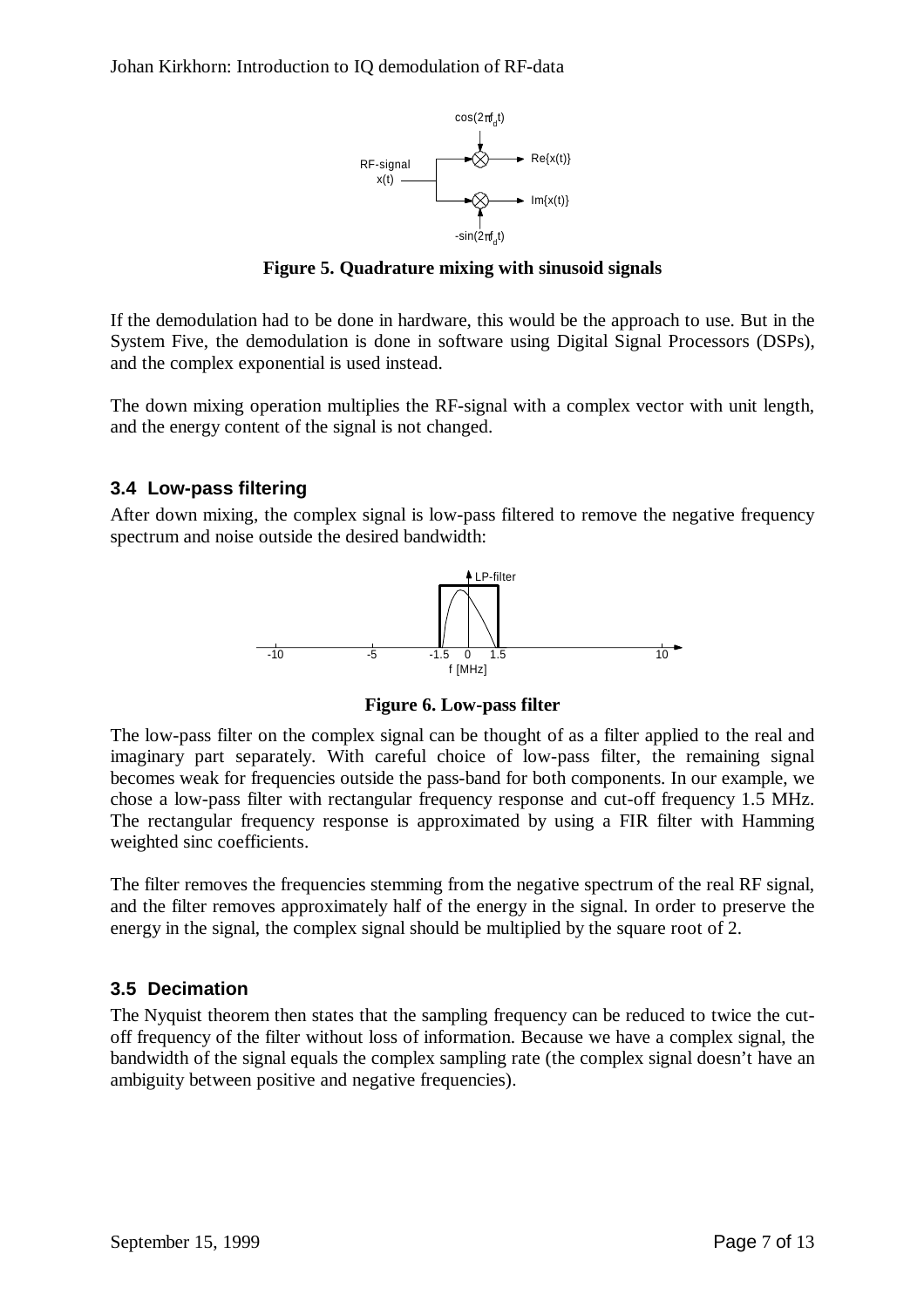

**Figure 7. Decimation**

This means that we can reduce the sampling frequency from 20 MHz to 3.33 MHz. 3.33 is the smallest integer fraction of 20 which is larger than twice the filter cut-off frequency. The sampling rate is reduced by a factor 6. In practice, the desired decimation is obtained by keeping every  $6<sup>th</sup>$  sample and throwing away the rest.

The IQ demodulation preserves the information content in the Band-pass signal, and the original RF-signal can be reconstructed from the IQ-signal.

The next chapter explains how to reconstruct the RF-signal from the IQ-signal.

The IQ data is written to EchoPAC files with 16 bit signed integer representation of the I and Q components, giving a total of 32 bits for representation of each sample.

# **4 Reconstruction of RF-data from IQ-data**



**Figure 8. Reconstruction of RF signal from IQ signal**

The reconstruction of RF-data from IQ-data is straightforward. It is a reversal of the complex demodulation in the previous section. The decimation is reversed by interpolation. The lowpass filter cannot be reversed, but should be chosen without loss of information in the first place. The down mixing is reversed by up mixing. At last, the RF-signal is found by taking the real-value of the complex up-mixed signal.

#### **4.1 Interpolation**

The first step of the reconstruction, is to increase the sampling rate back to the rate it had prior to the decimation: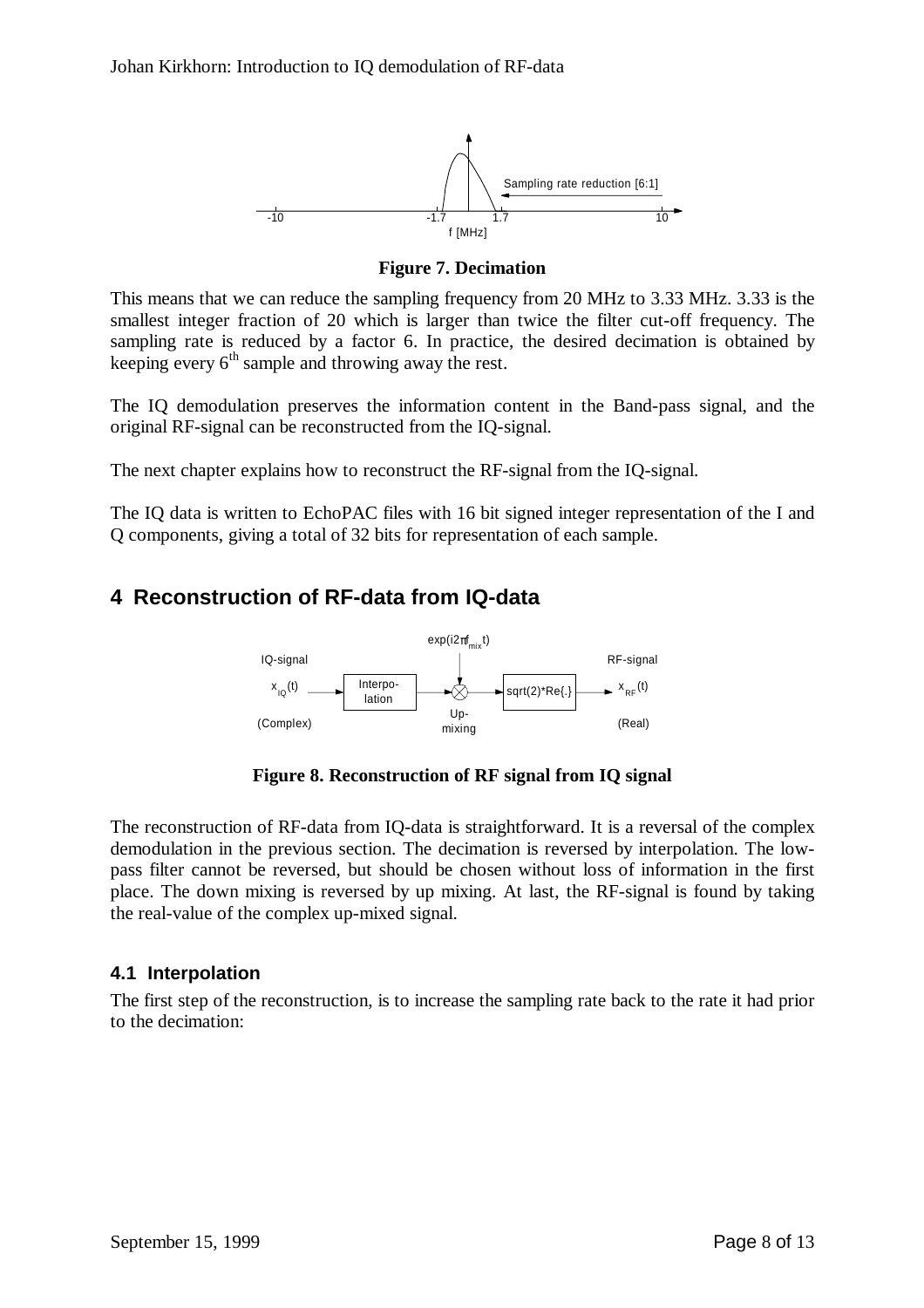

**Figure 9. Interpolation**

Most signal processing textbooks cover the topic of interpolation/sampling rate conversion, so the topic will not be covered in deep detail here. The process is divided into two main steps, zero-padding and low-pass filtering.

#### **4.2 Zero-padding**

Zero padding means inserting zeroes in the signal to increase sampling rate. In our case, we insert 5 zeroes between each signal sample. In the frequency domain, this will be seen as 5 new replicas of the low-pass spectrum, spaced with the original sampling frequency:



**Figure 10. Zero-padding**

#### **4.3 Low-pass filter**

After the insertion of zeroes, the duplicate spectra must be removed. This is done with lowpass filter.

The filter should be chosen with care, as it is important that the filter doesn't change the original data points. A FIR-filter with sinc coefficients serves the purpose.



**Figure 11. Interpolation LP filter**

## **4.3.1 Interpolation factor N<sup>I</sup>**

The interpolation factor  $N_I$  depends on the desired output sampling frequency, and the radial sampling frequency of the IQ-signal:

 $N_I$ =round( $f_S$ <sub>des</sub>/ $f_S$ <sub>IO</sub>)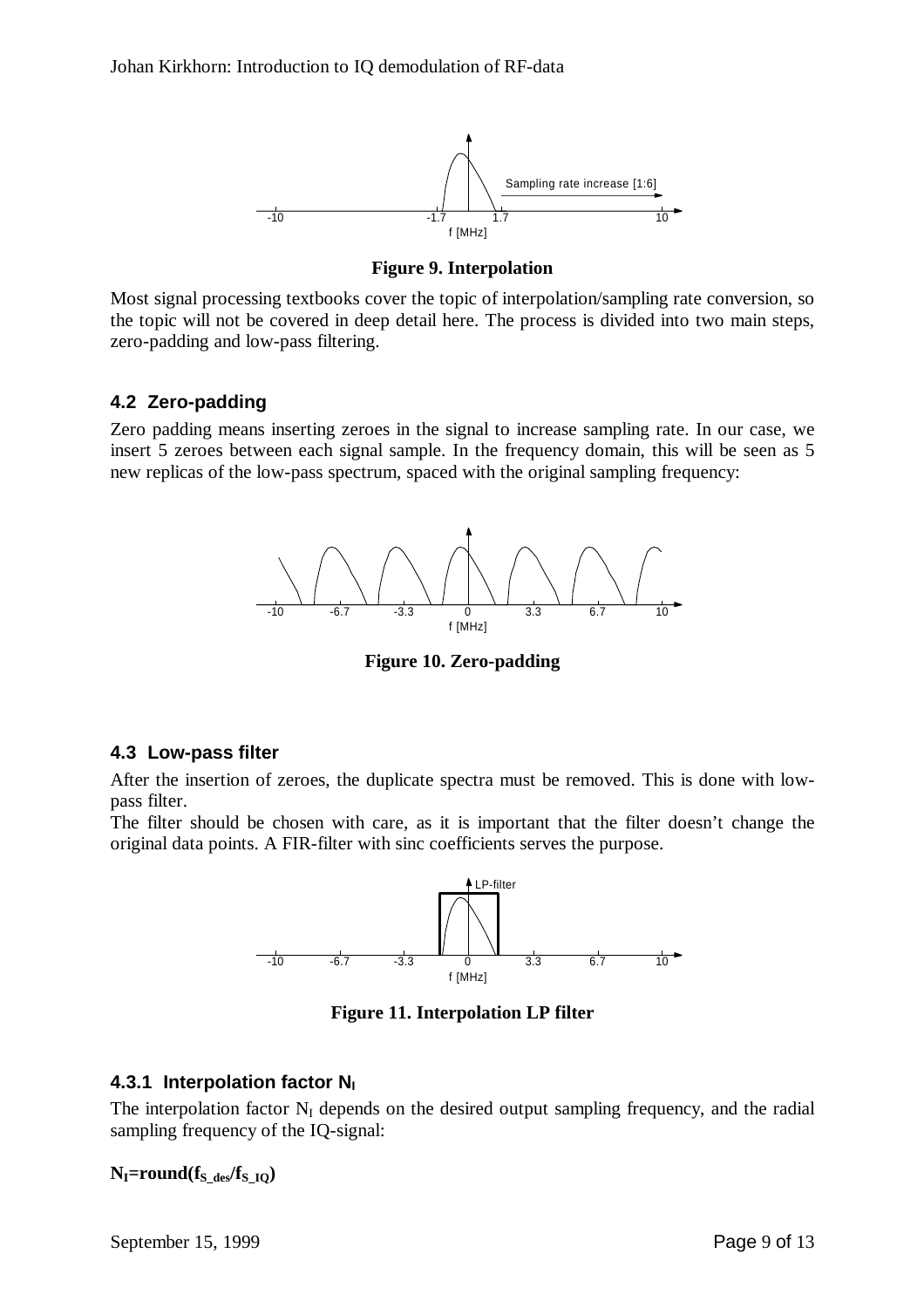$f_{\text{S}_\text{des}}$  = Desired sampling frequency; suggestion 20MHz

 $f_s$ <sub>IQ</sub> = Radial sampling frequency of the IQ-signal  $=c/(2*D$ epthIncrement), c=1540m/s

The IQ-signal stored from the System Five is decimated from 20MHz by an integer factor (typically 3 or higher), so the fraction  $f_S$  des/ $f_S$  IQ should always be an integer. However, because of finite numerical representation, the fraction should be rounded off to the nearest integer.

#### **4.3.2 Cut-off frequency**

The complex IQ-signal stored from the RF applications on the System Five is always bandlimited with a double-sided bandwidth less than the radial sampling frequency of the IQsignal:

#### $B_{IO} < f_{SIO}$

This means that the I and Q components are band-limited to less than half the sampling frequency:

 $B_I < 0.5*$  **f**<sub>S\_IQ</sub> and  $B_O < 0.5*$  **f**<sub>S\_IQ</sub>

The interpolation filter operates separately on the I and Q components of the IQ-signal. Thus, the cut-off frequency of the interpolation filter should be set  $> = 0.5$  f<sub>S\_IO</sub>.

#### **4.4 Up-mixing**

To shift the frequency spectrum from the base-band and back to it's original band, the interpolated signal is up-mixed.



**Figure 12. Up-mixing**

Up-mixing is achieved by just multiplying the interpolated IQ-signal by the inverse of the complex exponential used for the down-mixing (note inverted sign in the exponent):

 $IQ_{\text{up-mix}}(r) = IQ(r) * exp(i2p f_{\text{demod}} * t(r)),$ 

Where:

#### $t$  (**r**)=(StartDepth+(**r**\*DepthIncrement/ $N_I$ )) / (2\*c))

|                               | Sample number in radial direction <b>AFTER</b> interpolation |
|-------------------------------|--------------------------------------------------------------|
| $\mathbf{f}_{\mathbf{demod}}$ | Demodulation frequency                                       |
| $N_I$                         | Interpolation factor                                         |
| c                             | Velocity of sound in human tissue $(1540 \text{ m/s})$       |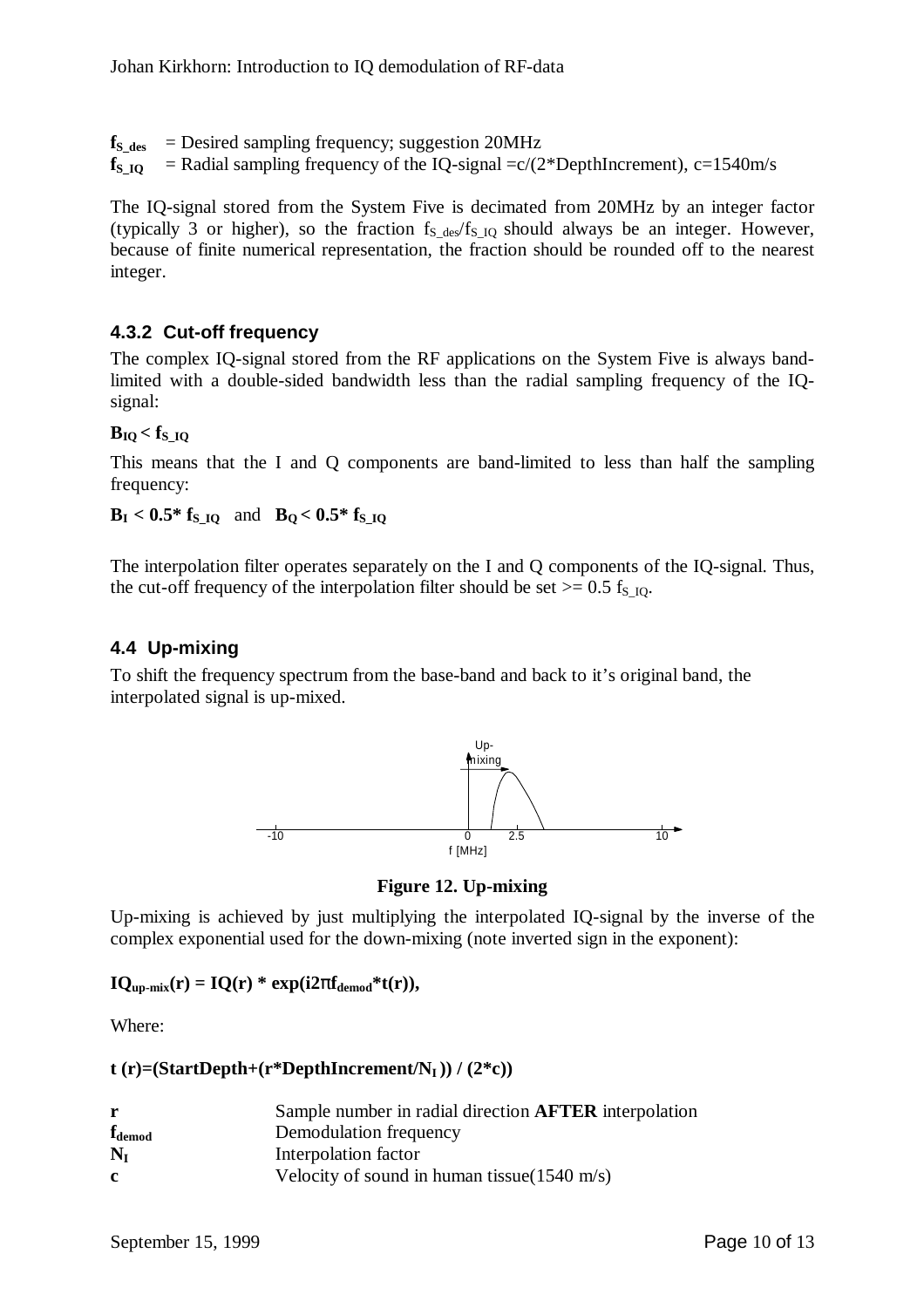Johan Kirkhorn: Introduction to IQ demodulation of RF-data

| <b>StartDepth</b>     | The distance from the transducer origin to the start of the IQ   |
|-----------------------|------------------------------------------------------------------|
|                       | sector measured in meters. See EchoMAT manual for how to extract |
|                       | parameters from the EchoPAC file.                                |
| <b>DepthIncrement</b> | Radial sampling interval measured in meters.                     |

StartDepth might be omitted in the expression for **t(r)** because it only represents a constant phase shift applied to all samples. The factor 2 in the denominator of the fraction refers to the fact that the ultrasound pulse travels back and forth from the transducer to the reflecting target.

#### **4.5 Real value**



**Figure 13. Real value extraction**

Finally, the RF-signal is found by taking the real value of the up-mixed IQ-signal and multiply it by **sqrt(2)**:

#### **RF(r)=sqrt(2)\*Re{IQup-mix(r)}**

The factor **sqrt(2)** is included to compensate for the loss of half the energy in the signal when taking the real value of the complex signal (the energy is assumed to be equally distributed between the real and complex parts). The resulting real signal has a symmetric frequency spectrum, as it had in the beginning.

## **5 IQ-data processing in Matlab**

Readecho contains a few routines for processing and analysis of RF-data on IQ format. These routines are RECTFREQ, IQ2RF and IQSPECT. These routines require functions from the Matlab Signal Processing Toolbox. This toolbox must be purchased separately from your Matlab reseller.

#### **5.1 Band-pass filtering of IQ data (RECTFREQ)**

It is not necessary to convert the IQ data to RF data if you want to apply frequency filtering to the data. As an example, assume that we have a set of IQ data taken with the OctaveRF application on the 2.5 MHz Phased Array (FPA) probe. This application transmits at 1.67 MHz, and receives/demodulates a 3.33 MHz wide band centered about 2.5 MHz. This band contains both the fundamental frequency (1.67 MHz) and the second harmonic frequency (3.33 MHz). The frequency spectrum from the OctaveRF application on the FPA 2.5 probe is illustrated in Figure 14.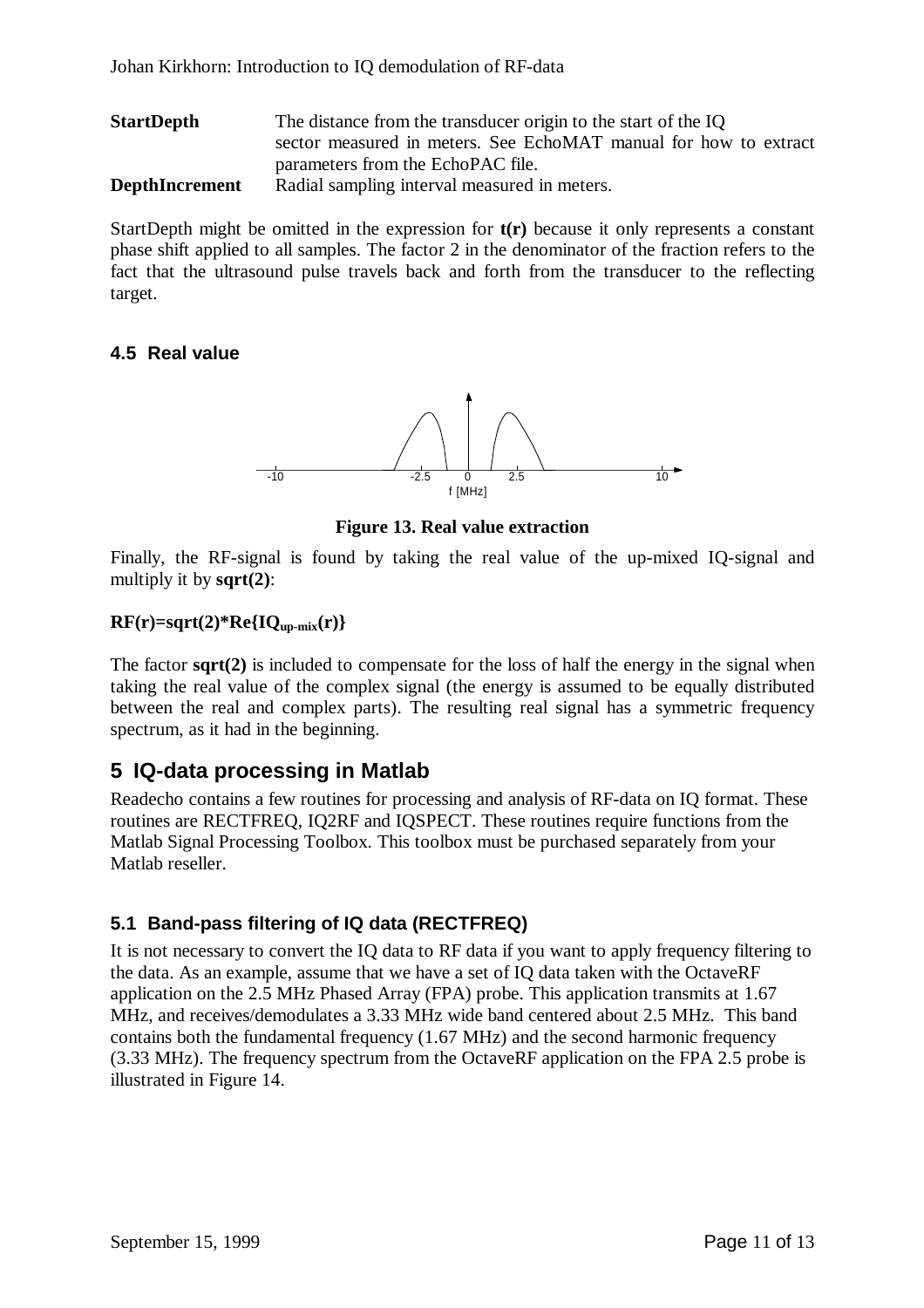

**Figure 14. Frequency spectrum, OctaveRF on the FPA 2.5 probe**

In the figure, the spectrum is shown with two frequency axes. The IQ frequency axis indicates the frequencies of the spectrum of the IQ signal. The lower axis indicates the true frequencies from the RF signal. The IQ axis is shifted 2.5 MHz to the left relative to the RF axis. 2.5 MHz equals the demodulation frequency.

If we want to filter out the second harmonic frequency band, we first down-mix the IQ signal to get the second harmonic frequency to the zero frequency:



**Figure 15. Down mixing**

Observe that the down-mixing will wrap the lower end of the spectrum into the upper end.

Then we apply a low pass filter with cutoff frequency 0.5 MHz, giving a double sided bandwidth of 1 MHz:



**Figure 16. Rectangular low pass filter.**

Finally, the signal is up-mixed to its original position:



**Figure 17. Up-mixing.**